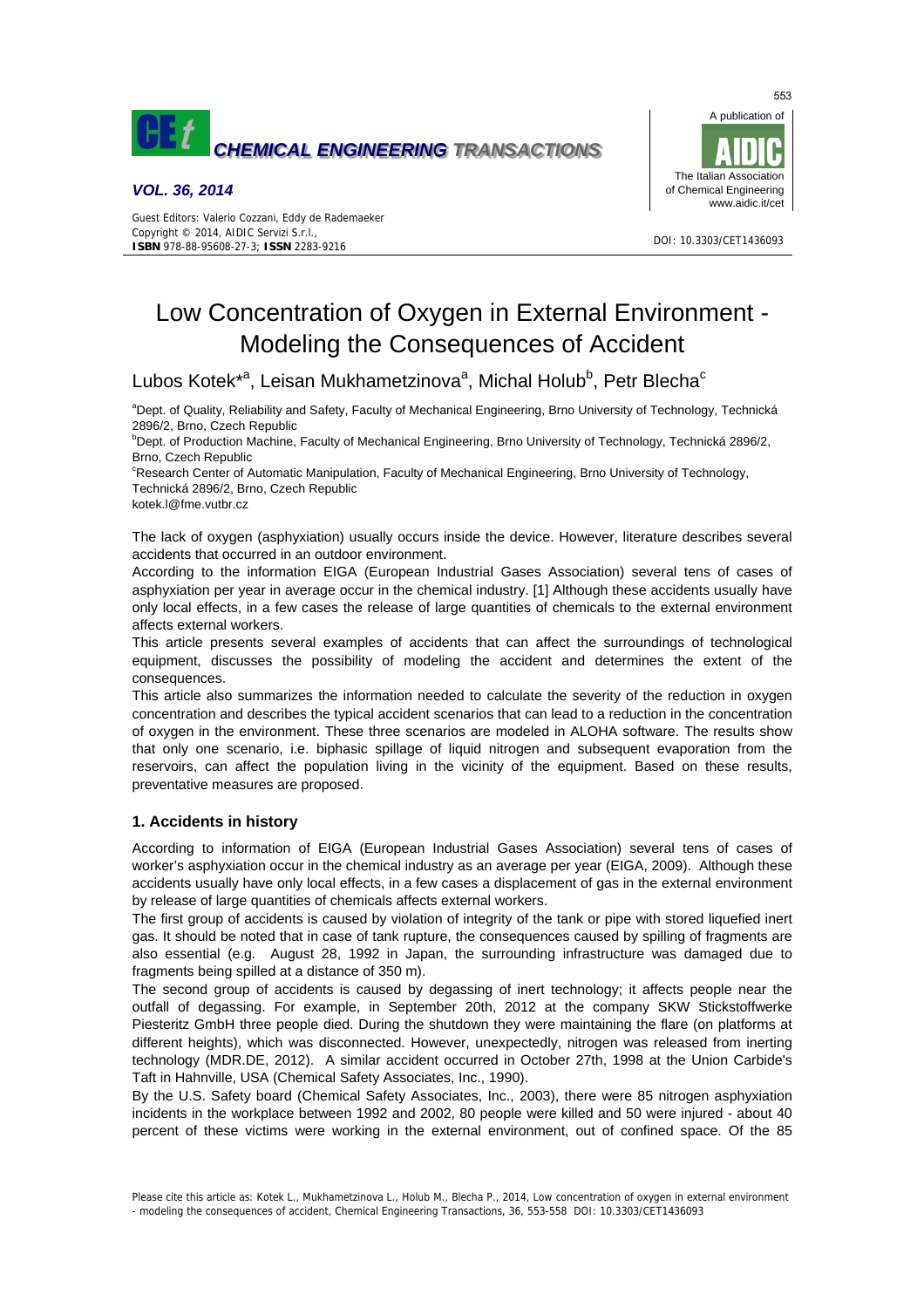incidents reported, 62 percent occurred in chemical plants and refineries, food processing and storage facilities, metal and manufacturing operations, and other industrial, maritime, and manufacturing sites, including nuclear plants.

Another common cause of asphyxiation is displacement of oxygen by carbon dioxide, although in this case it is rather poisoning. These accidents occur most frequently in fermentation productions and dairies within a confined space.

# **2. Determining the extent of consequences**

The normal concentration of oxygen in air is approximately 21 % vol. However, if it falls below this threshold (either due to displacement of oxygen by other gas - such as nitrogen, argon, or due to the absence of oxygen), a person is affected in his/her mental and physiological abilities. Inert substance is not a "poison" in the traditional sense, It presents a hazard when it displaces oxygen, making the atmosphere hazardous to human beings. Breathing atmosphere with deficite of oxygen can have serious effects, including unconsciousness after only one or two breaths. (Safety Bulletin, 2003).

When population is exposed to the effects of reduced oxygen concentration, it is necessary to determine the concentration of oxygen which causes consequences with expected probabilities. It must be based on a predetermined value of the probit function (which indicates the probability of fatal injury) and duration of exposure. The probit for exposure to toxic substances is indicated using the relationship:

$$
Pr = a + b \ln(\int C^n dt) \tag{1}
$$

where

- $Pr$  probit associated with the probability of dying,
- a,  $b, n -$  constants for the toxicity of a substance,
- $C$  concentration at time t [% vol.]
- $t -$  exposure time [min.]

Probit for the innert substances can be calculated by the following equation (RIVM, 2009):

$$
Pr = -65.7 + \ln(C^{5.2}t) \tag{2}
$$

where:

- Pr probit value
- $C$  concentration of inert substances in the area [ppmv]
- $t time$  [min.]

There is the vulnerability model for various exposure times and different concentrations of inert material in the air in the Figure 1. The model were created on the dataset from (RIVM, 2009).



*Figure 1: Vulnerability model for asphyxiation for different exposure times* 

554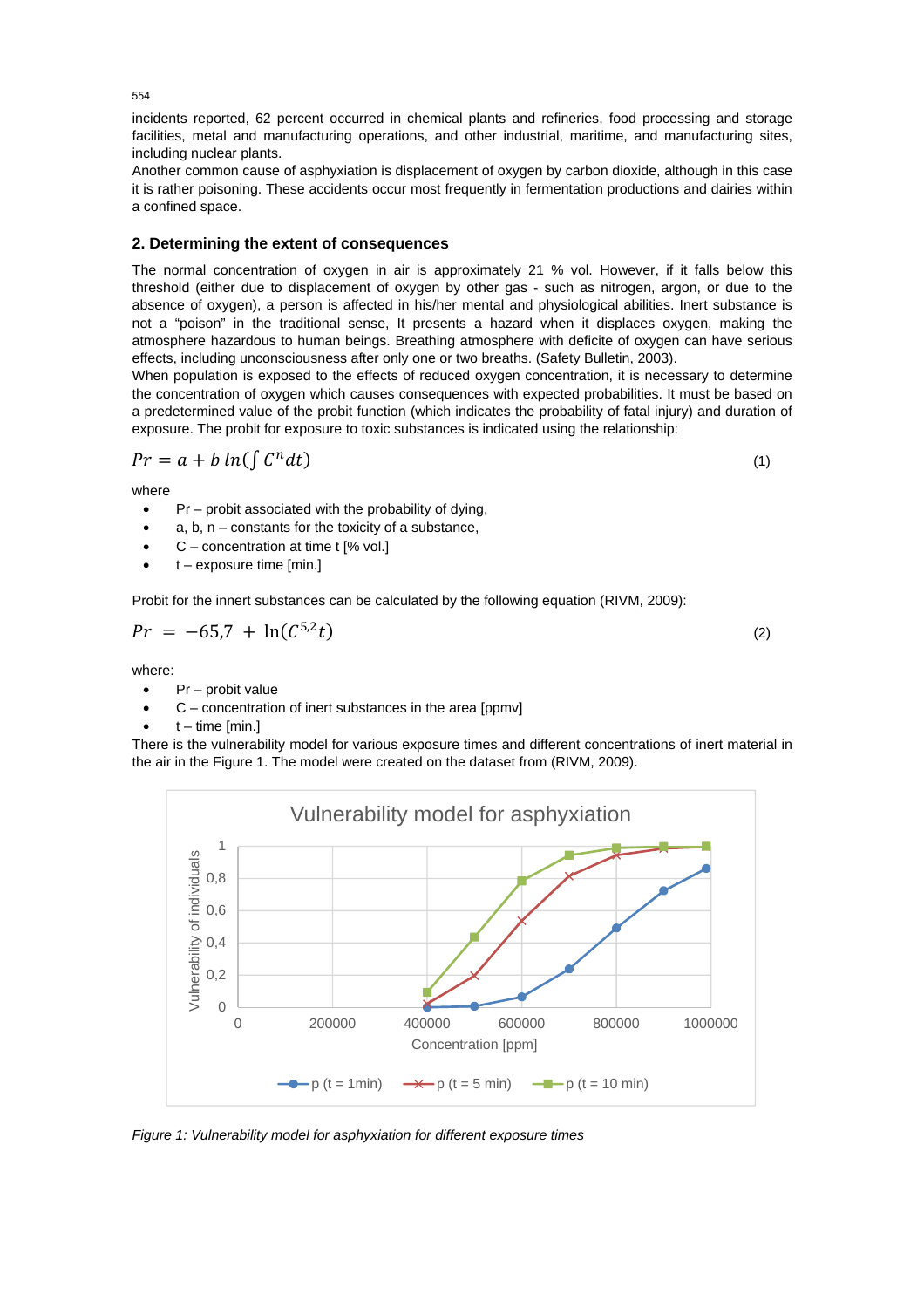Lack of oxygen significantly affects decision-making and psychomotor skills (Pighin et al., 2012). The phases of effects can be divided by the concentration of oxygen into:

- $11 \div 18$  % vol. reduction of mental abilities (the affected person is unable to diagnose the cause)
- 8 ÷ 11 % vol. possible loss of consciousness within few minutes, the probability of death allows 11 %
- $6 \div 8$  % vol. loss of consciousness; the possibility of immediate resuscitation,
- $0 \div 6$  % vol. loss of consciousness; after about 6 minutes, brain damage even with rescue attempt. (EIGA, 2009).

A special case is the effect of carbon dioxide. The extent of consequences connected with carbon dioxide is greater than with an inert gas.

Probit can be calculated by the following equation (Energy Institute, 2013.):

$$
Pr = -89.8 + ln(C^8t)
$$
 (3)

where:

- Pr probit value;
- $C$  concentration of carbon dioxide in the area ppmv];
- $t time$  [min.]

There is the vulnerability model for various exposure times and different concentrations of carbon dioxide in the air in the Figure 2. The model were created on the dataset from (RIVM, 2009).



*Figure 2: Vulnerability model for carbon dioxide for different exposure times* 

The phases of effects can be divided by the concentration of carbon dioxide into:

- 10 % vol. loss of consciousness within 30 min,
- 12 % vol. loss of consciousness within 5 min,
- 20 % vol. loss of consciousness within 1 min. (HEALTH AND SAFETY EXECUTIVE, 2012).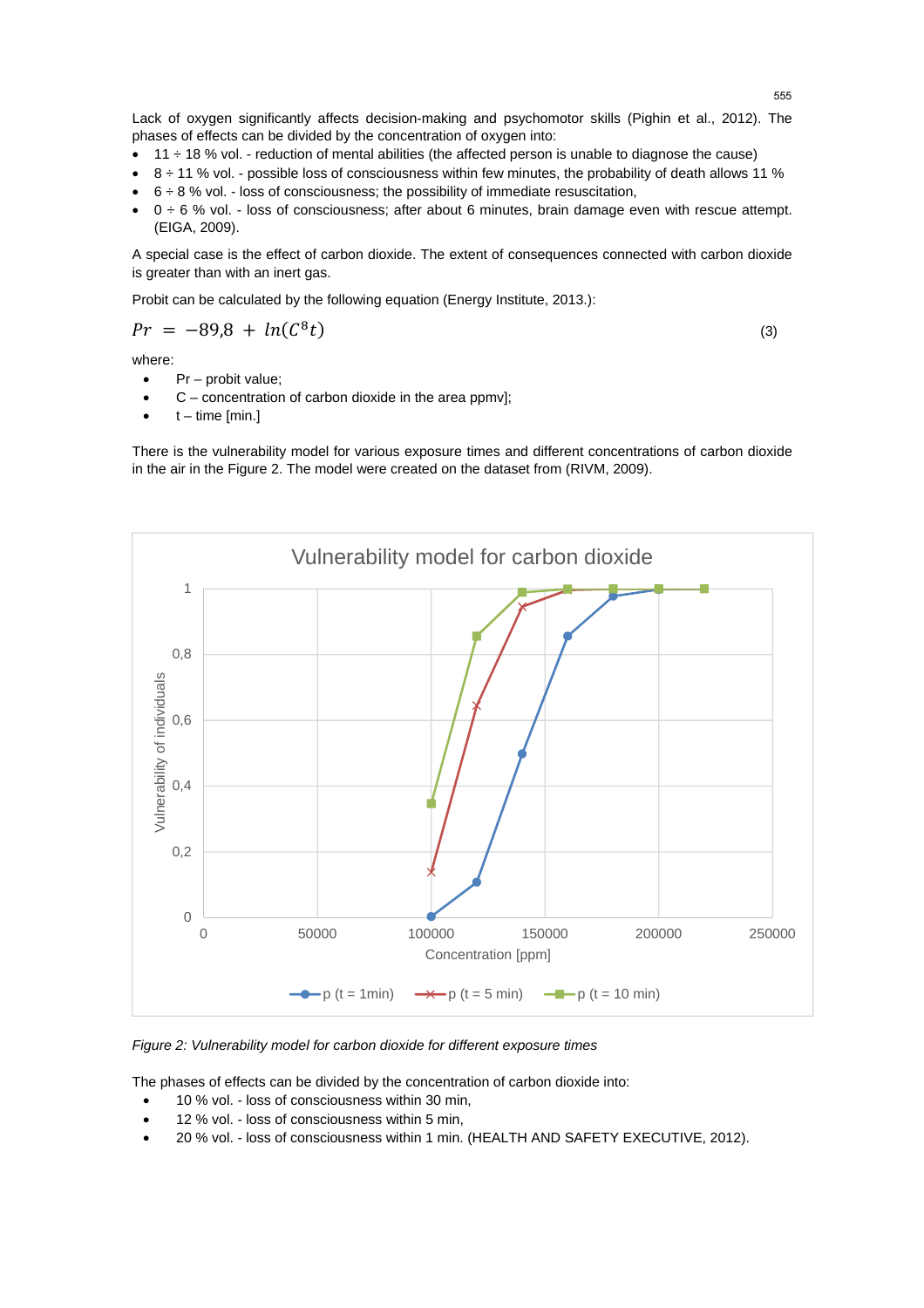The fundamental problems of work in areas with potential reduction of oxygen concentration are the speed of exposure and the impossibility of identification. Especially, falls can occur due to the loss of consciousness when working at height or above free space.

## **3. Selection of typical accident scenarios for modeling**

On the basis of the study of accidents and near misses, which are described in the literature and in the Internet, we have determined typical accident scenarios with reduction of oxygen concentration in the outdoor environment. For further modeling, following typical accident scenarios will be considered:

- Scenario 1: the spillage of liquefied nitrogen from the bottom of the storage tank (storage temperature -196 °C, volume 6 m<sup>3</sup>) – violation of integrity of tank or inlet pipe, the hole has a diameter of 10 cm, 80 % loading,
- Scenario 2: release of gaseous nitrogen during the inertization of equipment by exhaust pipe DN64, (volume 200  $m^3$ , pressure 200 kPa),
- Scenario 3: release of carbon dioxide from fermentation equipment, pipeline DN300, (flow rate 0.2 m $^3$ /min).

## **4. Accidents modeling**

This article presents classes of consequences and estimates the potentially affected areas through modeling. In the modeling only one meteorological scenario was taken into account (it was the worst scenario with very stable weather conditions). This conservative approach was adopted because the fact that ALOHA does not account for terrain variations and 3D meteorological data. Moreover, obstacles and terrain geometries are often not available in a suitable format (Pontiggia et al., 2012).

The consequences of unexpected events were modeled in the software ALOHA 5.4.3 with conservative estimates for spillage and dispersion. Adverse atmospheric conditions were considered in the modeling air temperature 20 °C, wind speed 2 m / s, stability class F.

| Length of the<br>affected area [m] | Loss of consciousness<br>within 30 min | Loss of consciousness<br>within 5 min | Immediate loss of<br>consciousness |
|------------------------------------|----------------------------------------|---------------------------------------|------------------------------------|
| Scenario 1                         | $132 \text{ m}$                        | 122 m                                 | $111 \text{ m}$                    |
| Scenario 2                         | less than 10 m                         | not found                             | not found                          |
| Scenario 3                         | not found                              | not found                             | not found                          |

*Table 1: Length of the affected area for each spillage scenario* 

From the result of modeling it is clear that only one scenario, i.e. biphasic spillage of liquid nitrogen and subsequent evaporation from the reservoirs, has important consequences, including the object outside, i.e. it can affect the population living in the vicinity of the equipment. An extent of the affected area for this scenario is shown in the following figure.

Scenario 2 may have local effects (as also confirmed by the accident which occurred near the pipe outlet that led from inerting equipment).

In terms of scenarios effects, scenario 3 is insignificant due to the low pressure and flow rate of carbon dioxide.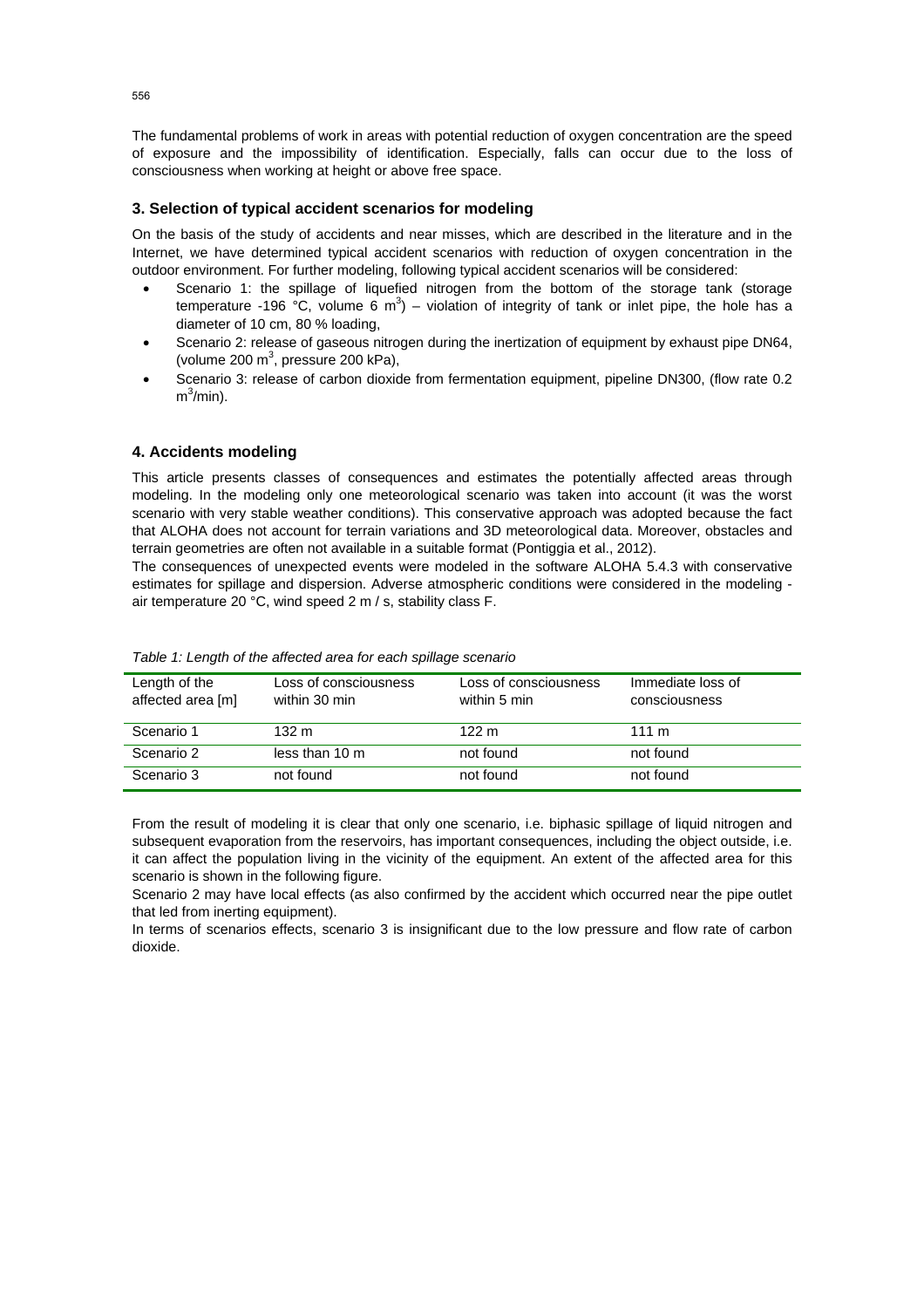

*Figure 3: The range of consequences of scenario 1* 

#### **5. Preventative measures**

The presented study shows that even in outdoor areas with a potential spillage of the unbreathable atmosphere from the equipment, it is necessary to take measures to minimize the risks. The unbreathable atmosphere constitutes a danger which arises without warning (e.g. odour), so it is especially necessary to inform the workers (staff training and personal monitoring for the control of atmosphere quality). Other measures are detailed work instructions and sufficient coordination of work near the equipment with a potential spillage of the unbreathable atmosphere.

When working in the environment with increased risk of asphyxiation, it is also necessary to use adequate respiratory devices (respirators). It is important to point out that the breathing mask in this case is not the adequate equipment.

Finally, it is necessary to prepare emergency procedures in case of workers who are in contact with unbreathable atmosphere.

#### **6. Conclusions**

This article summarizes the information needed to calculate the extent of consequences due to reduction of oxygen concentration. The article also describes the typical accident scenarios that can lead to the reduction of oxygen concentration in the outdoor environment. These scenarios were modeled in ALOHA software. The results show that only immediate release of large quantities of inert gas is significant in terms of the effects on the surrounding population.

In addition the article deals with the accumulation of inert gases inside enclosed spaces (as supported by relatively frequent accidents of this type). In these spaces, warning related to decrease in oxygen concentration in the atmosphere is particularly important (e.g. use of portable detectors).

#### **Acknowledgements**

This work is an output of research and scientific activities of NETME Centre, regional R&D centre built with the financial support from the Operational Programme Research and Development for Innovations within